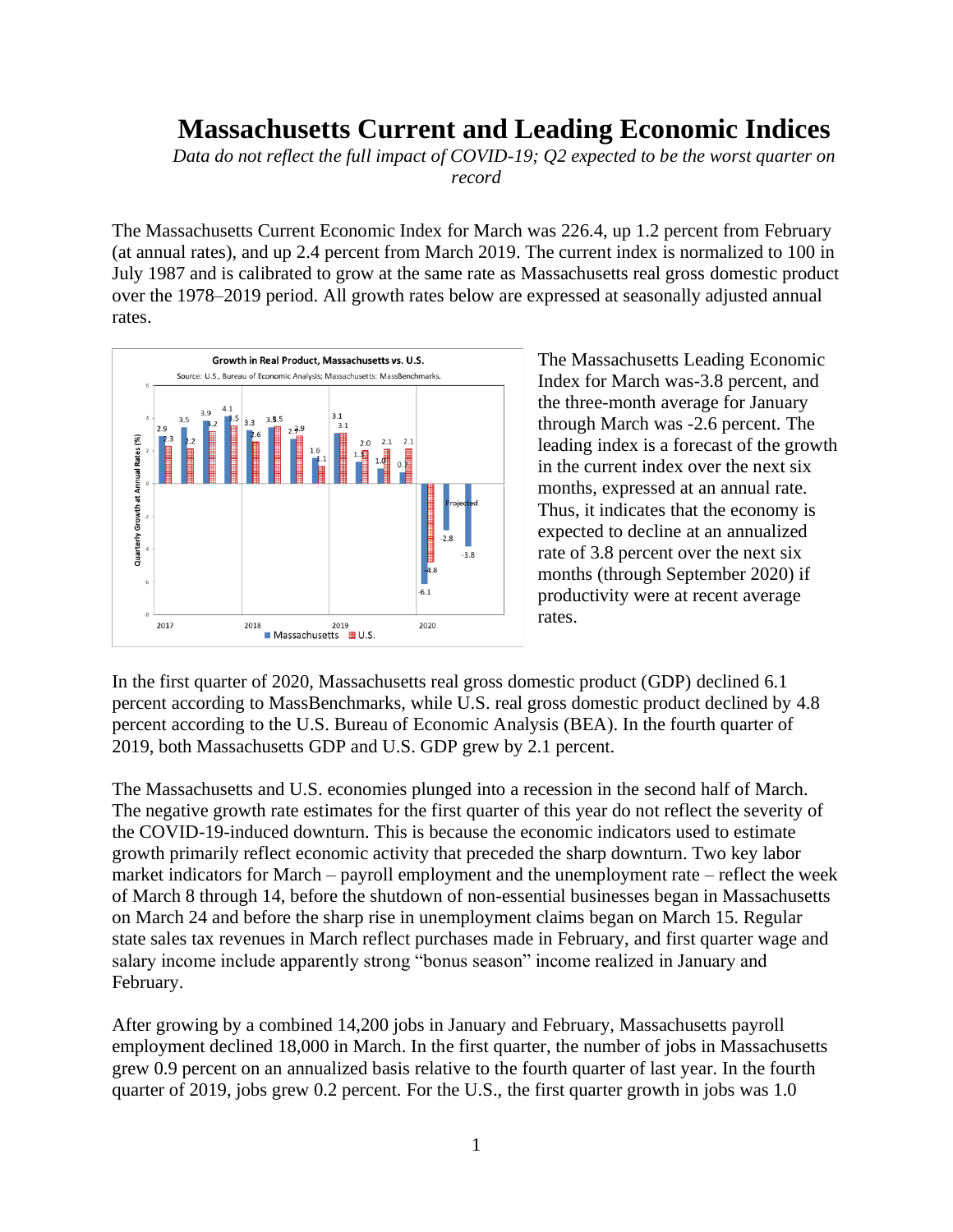| <b>Employment and Earnings Growth at Annual</b><br>Rates, Massachusetts and the U.S.                                          |                       |      |                                |      |  |  |  |
|-------------------------------------------------------------------------------------------------------------------------------|-----------------------|------|--------------------------------|------|--|--|--|
|                                                                                                                               | Payroll<br>Employment |      | Wage and Salary<br>Income $/1$ |      |  |  |  |
|                                                                                                                               | <b>MA</b>             | US   | МA                             | US   |  |  |  |
| 2020Q1                                                                                                                        | $0.9\%$               | 1.0% | 15.5%                          | 2.8% |  |  |  |
| 2019Q4                                                                                                                        | 0.2%                  | 1.7% | $3.6\%$                        | 3.8% |  |  |  |
| 19Q1 to '20Q1                                                                                                                 | 0.6%                  | 1.3% | 4.3%                           | 2.7% |  |  |  |
| Sources: U.S. Bureau of Labor Statistics; U.S. Bureau of<br>Economic Analysis; Mass. Department of<br>Revenue/MassBenchmarks. |                       |      |                                |      |  |  |  |
| 1. Massachusetts is derived from state withholding<br>revenues for 2020Q1. U.S. is estimated by<br>MassBenchmarks for 2020Q1. |                       |      |                                |      |  |  |  |

percent, and the fourth quarter 2019 growth was 1.7 percent. Jobs grew 0.6 percent from the first quarter of last year to the first quarter of this year in Massachusetts. The corresponding growth for the U.S. was 1.3 percent.

The unemployment rate in Massachusetts rose from 2.8 percent in December 2019 to 2.9 percent in March. In the U.S., the unemployment rate rose from 3.5 percent in December to 4.4 percent in March. The broader U-6 unemployment rate rose from 5.9 percent in December to 7.9 percent in March, largely because the number of persons working part time for economic reasons rose 56,000

between December and March. The U.S. U-6 unemployment rate rose from 6.7 percent in December to 8.7 percent in March.

| Unemployment Rates, Massachusetts and the                 |           |      |          |           |  |  |
|-----------------------------------------------------------|-----------|------|----------|-----------|--|--|
| U.S.                                                      |           |      |          |           |  |  |
|                                                           | U-3 Rate  |      | U-6 Rate |           |  |  |
|                                                           | <b>MA</b> | US   | MA       | <b>US</b> |  |  |
| Mar-20                                                    | 2.9%      | 4.4% | 7.9%     | 8.7%      |  |  |
| $Dec-19$                                                  | 2.8%      | 3.5% | 5.9%     | 6.7%      |  |  |
| $Mar-19$                                                  | 3.0%      | 3.8% | 6.3%     | 7.4%      |  |  |
| Sources: U.S. Bureau of Labor Statistics/ MassBenchmarks. |           |      |          |           |  |  |

Wage and salary income in Massachusetts as estimated from withholding tax revenue grew at a

seasonally adjusted annual rate of 15.5 percent in the first quarter. Withholding taxes were particularly strong in January and February, probably reflecting a strong bonus season – the S&P 500 stock index grew 24 percent in 2019. In the fourth quarter of 2019, Massachusetts wage and salary income grew 3.6 percent according the BEA. U.S. wage and salary

income grew 2.8 percent in the first quarter of 2020 as estimated by MassBenchmarks and 3.8 percent in the fourth quarter of 2019 as estimated by the BEA.

Spending on items subject to the Massachusetts regular sales tax and the motor vehicle sales tax rose 4.4 percent in the first quarter, following 9.0 percent growth in the fourth quarter of last year. Such spending rose 6.3 percent from the first quarter of 2019 to the first quarter of 2020.

The leading index is projecting that the state's economy will contract at a 3.8 percent annual rate between March and September. This vastly understates the magnitude of the decline in the economy that has already occurred between mid-March and today. Between March 15 and April 18, 650,000 people filed for unemployment in Massachusetts. This implies that the number of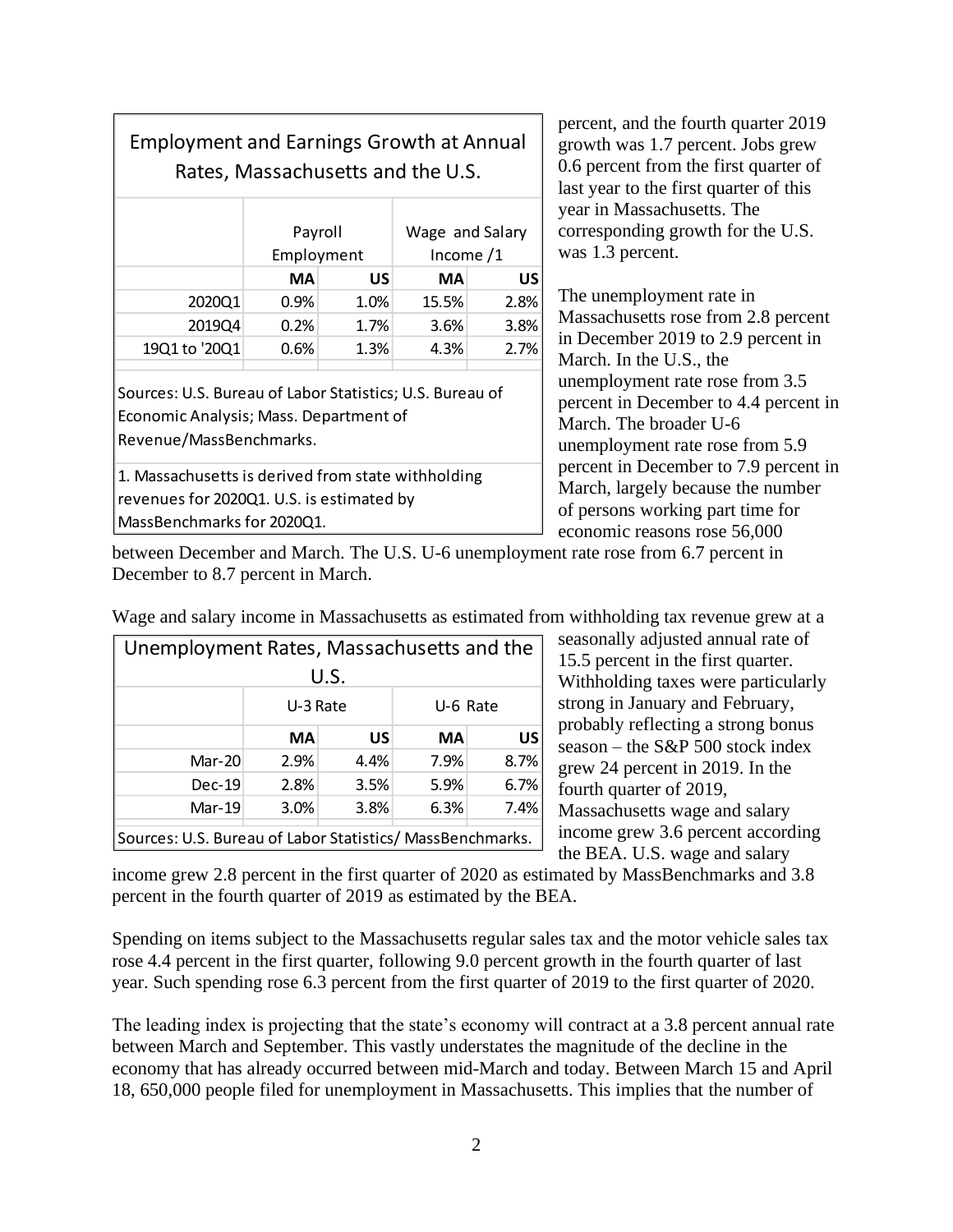persons unemployed, on layoff or furlough, or who lost their job because of the pandemic accounted for roughly 20 percent of the labor force as of mid-April. Therefore, the fall in Massachusetts gross domestic product in the second quarter is expected to be on the order of 25 percent to 50 percent on an annual basis.

The 10 indicators that comprise the leading index usually do not all move in tandem. Typically, some may indicate an expectation of faster than average growth, while at the same time others may indicate an expectation of slower than average growth. The accompanying table accounts for the contributions of each towards faster or slower growth than the recent underlying trend of 1.0 percent. The index value is their sum.

| Contributions of Indicators to the Leading Index   |        |            |  |  |
|----------------------------------------------------|--------|------------|--|--|
|                                                    |        | January to |  |  |
|                                                    | March  | March      |  |  |
| Trend                                              | 1.0    | 1.0        |  |  |
| <b>Total Nonagricultural Employment</b>            | $-0.8$ | $-1.5$     |  |  |
| <b>Withholding Taxes</b>                           | 0.3    | 0.3        |  |  |
| Sales Taxes                                        | 0.0    | 0.0        |  |  |
| Unemployment rate                                  | $-0.4$ | $-0.5$     |  |  |
| <b>Consumer Confidence</b>                         | $-0.2$ | $-0.2$     |  |  |
| Interest rate spread (10-year less 3-month)        | $-0.2$ | $-0.1$     |  |  |
| Bloomberg MA stock index                           | $-0.2$ | $-0.4$     |  |  |
| <b>Initial Unemployment Claims</b>                 | $-3.6$ | $-1.2$     |  |  |
| <b>Construction Employment</b>                     | $-0.1$ | $-0.1$     |  |  |
| Motor Vehicle Sales Taxes                          | 0.2    | 0.0        |  |  |
| Total                                              | $-3.8$ | $-2.6$     |  |  |
| Note: Numbers may not add exactly due to rounding. |        |            |  |  |

In March, two indicators contributed to a forecast of above-trend growth: withholding taxes, and motor vehicle sales taxes. One indicator, sales taxes, contributed to average-trend growth. Seven indicators contributed to below-trend growth: total nonagricultural employment, the unemployment rate, consumer confidence, the interest rate spread between 10-year and 3-month U.S. Treasury securities, the

Bloomberg stock index for Massachusetts, initial unemployment claims, and construction employment.

For the three-month period January through March, one indicator, withholding taxes, contributed to a forecast of above-trend growth. Two indicators contributed to average-trend growth: sales taxes, and motor vehicle sales taxes. Seven indicators contributed to below-trend growth: total nonagricultural employment, the unemployment rate, consumer confidence, the interest rate spread between 10-year and 3-month U.S. Treasury securities, the Bloomberg stock index for Massachusetts, initial unemployment claims, and construction employment.

The current and historical quarterly estimates for state domestic product growth include adjustments for changes in productivity growth. These adjustments are estimates of the quarterly deviations from the 1978-2019 trend in the growth of the ratio of output to employment. In the first quarter of 2020 these adjustments subtracted 7.5 percentage points from growth. In the fourth quarter of 2019 these adjustments subtracted 1.2 percentage points from growth. For the forecast of state domestic product growth in the second and third quarters of this year, these adjustments are expected to subtract 1.5 percent points from growth, the average of the last five years.